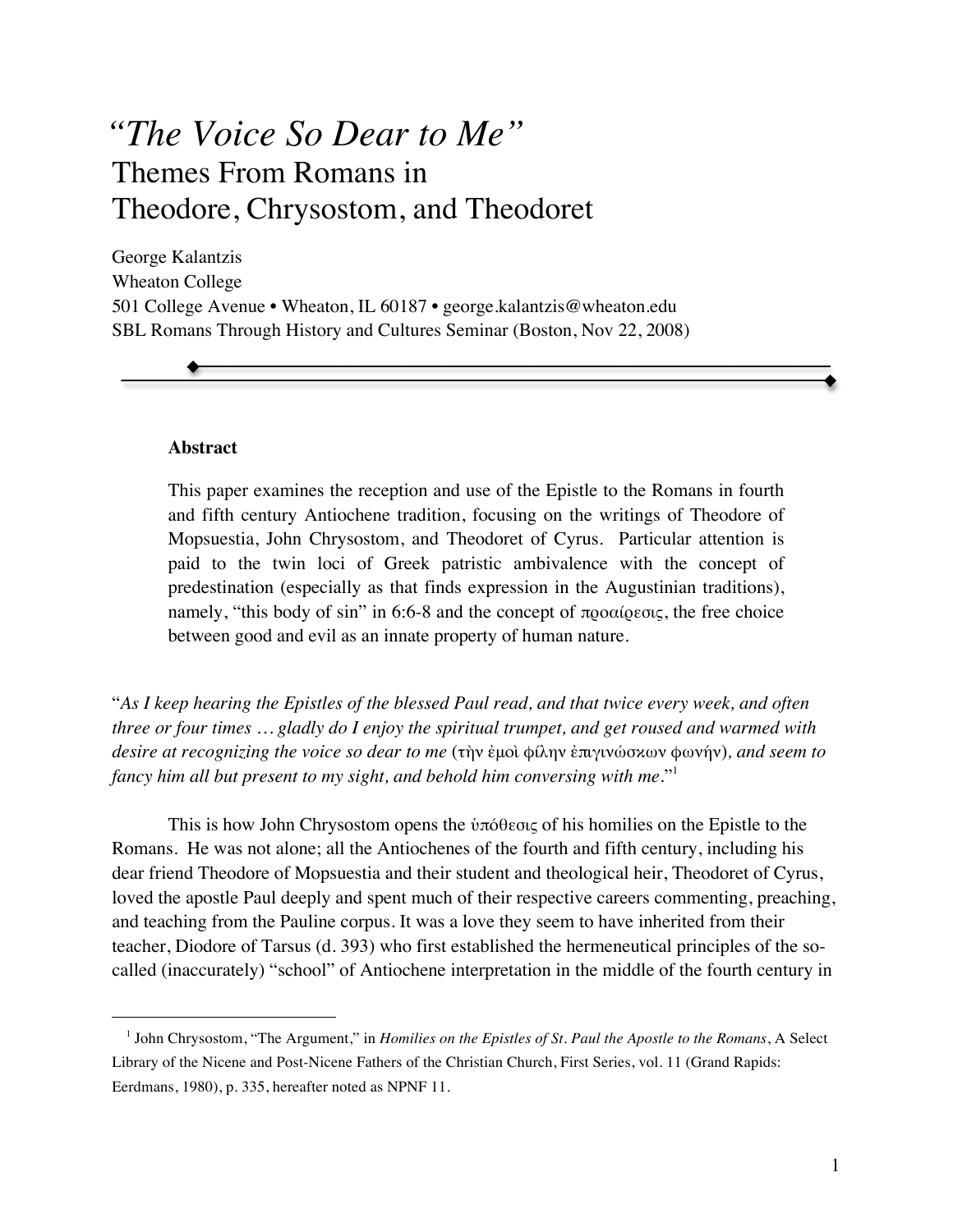direct opposition to the "Origenists," or as the Antiochenes called them derogatorily, the *allegorists*. The Antiochene emphasis on the *historia* permeates the writings of all three authors under consideration<sup>2</sup> and guides their gaze away from the "fanciful," as they called the speculative, to the Scriptural, the divine οἱκονομία for the salvation of humankind as that process unfolds from the old to the new covenant, from the protoplasts to the patriarchs, Israel, and the Law, and finds its final and full expression in Christ, the Church, and grace. At the core of it all is a *ratione pietatis* centered around the person and work of Christ and, as a result, a strong focus on the problem of predestination and free will.<sup>3</sup>

# **Reception**

 $\overline{a}$ 

It is quite in keeping with Antiochene hermeneutical sensitivities that all three begin their respective commentaries or homilies on Romans much like modern commentators might, by extensive discussions of authorship, dating, and the place of the epistle in the chronology of Paul's writings; and though Origen had rejected Pauline authorship of Hebrews more than two centuries before, the Antiochenes preferred to follow Cyril of Jerusalem and attribute its authorship to the apostle. On the other hand, however, neither John Chrysostom nor Theodoret hesitated to challenge the canonical order. Theodoret put it best: "While the blessed Paul wrote fourteen letters, I believe the order in which they occur in the Bible is not of his doing…The [letter] written by the most divine Paul to the Romans, for example was assigned first place, whereas it was written last of all of those dispatched from Asia, Macedonia and Achaia. In fact," he concludes, "I believe the first to be written was First Thessalonians..."<sup>4</sup> placing Romans seventh in the sequence.

Theodoret is quite precise (*akribeia* being a chief virtue among the Antiochenes) in his ordering of the Pauline writings, going into great lengths to provide a sophisticated account of

<sup>4</sup> *Theodoret of Cyrus*, *Commentary on the Letters of St. Paul*, Robert C. Hill, ed. and trans. (Brookline: Holy Cross Orthodox Press, 2001), vol. 1., p. 36. For Chrysostom's ordering, *The Argument*, NPNF 11, pp. 335-338. Of Theodore's and Diodore's extensive commentaries on Romans only fragments have survived, and none includes the ὑπόθεσιν. Theodore's fragmentary comments are found in PG 66:787-876 and in Karl Staab, *Die Pauluskommentare aus der Griechischen Kirche: Aus Katenenhandschriften gesammelt und herausgegeben*, in *Neutestamentliche Abhandlungen* 15 (Münster in Westfalen: Aschendorff, 1984) where also Diodore's surviving fragments on Romans 7-11 are found.

 $2$  J.N.D. Kelly notes that though John Chrysostom and Theodoret of Cyrus were also part of the same exegetical tradition, "as the theorists of the movement, Diodore and Theodore were severest in applying its principles," *Early Christian Doctrines* (San Francisco: Harper Collins, 1960), p. 77. Theodoret sometimes distances himself from what he sees as an overly "Jewish emphasis" of the classical Antiochene emphasis on *historia*, preferring a more nuanced θεωρία, nonetheless his anthropology, soteriology, and interpretation of Romans and Genesis follow closely in the footsteps of his predecesors.

<sup>3</sup> See also, Peter Gorday, *Principles of Patristic Exegesis: Romans 9-11 in Origen, John Chrysostom, and Augustine* (New York: The Edwin Mellen Press, 1983), pp. 104-107.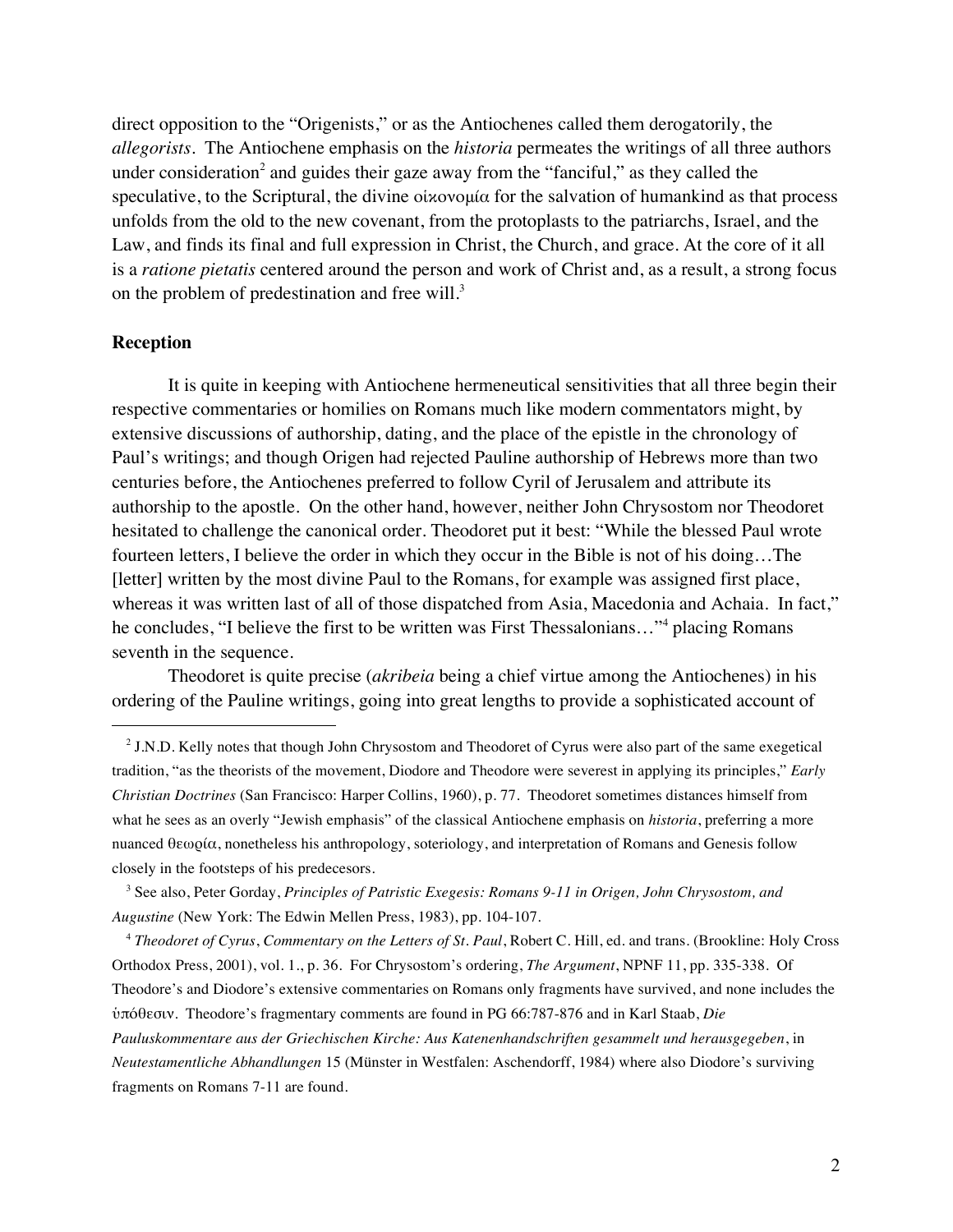his conclusions based on the chronology of Acts as well as the internal witness of each letter. As such, Theodoret separates the fourteen letters into two general groupings: (a) those written from Asia, Macedonia, and Achaia, placing Romans at the end of that group (which includes, in order, 1 Thessalonians, 2 Thessalonians, 1 Corinthians, 2 Corinthians, 1 Timothy, Titus, and Romans) and (b) the correspondence *from* Rome, including the Epistle to the Hebrews (that is, Galatians, Philippians, Ephesians, Philemon, Colossians, Hebrews, closing with 2 Timothy). Chrysostom gives a similar evaluation of the ordering of the epistles based on almost the same evidence from Acts and the letters themselves (though he places Galatians before Romans), but in the whole he is much less specific than Theodoret, accounting for the ordering of only ten of the fourteen letters and being more interested to draw his listeners into the epistle than the ordering of the letters.

The difference between the purposes of the two writers could not be more clear: Chrysostom is embarking on a series of thirty two homilies in which he wants to show his audience "the soul of Paul, who having as it were become winged through love, went continually round to all, abiding nowhere nor standing still,"<sup>5</sup> while Theodoret toils as a commentator, a desk theologian, whose task is "like some kind of mosquito, to buzz about the apostolic meadows …to attempt the commentary and assemble resources from the blessed Fathers."6

As one reads further into these works it becomes clear that the writers were quite eager and careful to address the significant themes woven throughout Romans. They were careful to talk about faith, salvation, covenants, the call of the patriarchs, the election of the Jews, the Church; yet, the theme that seems to preoccupy them most of all, and the lens through which, it seems to me, both the Eastern Fathers in general, and—for our purposes—the Antiochenes in particular see the Epistle to the Romans is first and foremost Christological. For it is not possible to tell the Christian story of salvation without touching upon the doctrine of the human being, and it is not possible to explore the doctrine of the human being without engaging the person of Christ. In fact, unlike most modern Christological formulations that are in essence extensions of our anthropologies, the Greek Fathers derived much of their anthropology from Christ rather than from Adam, and then applied it retrospectively to Adam as a type of Christ.<sup>7</sup>

<sup>5</sup> John Chrysostom, *The Argument*, NPNF 11, p. 337.

<sup>6</sup> Theodoret, *Commentary*, p. 36.

<sup>7</sup> On Theodore, for example, the recent study by Frederick G. McLeod, *The Roles of Christ's Humanity in Salvation: Insights from Theodore of Mopsuestia* (Washington, D.C.: Catholic University Press, 2005); especially pp. 117-8 and 142. Also, McLeod's earlier work, *The Image of God in the Antiochene Tradition* (Washington, D.C.: Catholic University Press, 1999), as well as Richard A. Norris, *Manhood and Christ: A Study in the Christology of Theodore of Mopsuestia* (Oxford: Clarendon Press, 1963); George Kalantzis, "Is There Room for Two? Cyril's Single Subjectivity and the Prosopic Union," in *St. Vladimir's Theological Quarterly* 52, no. 1 (2008) 95-110; Joanne McWilliam Dewart, *The Theology of Grace in Theodore of Mopsuestia* (Washington, DC: Catholic University of America Press, 1971), among others.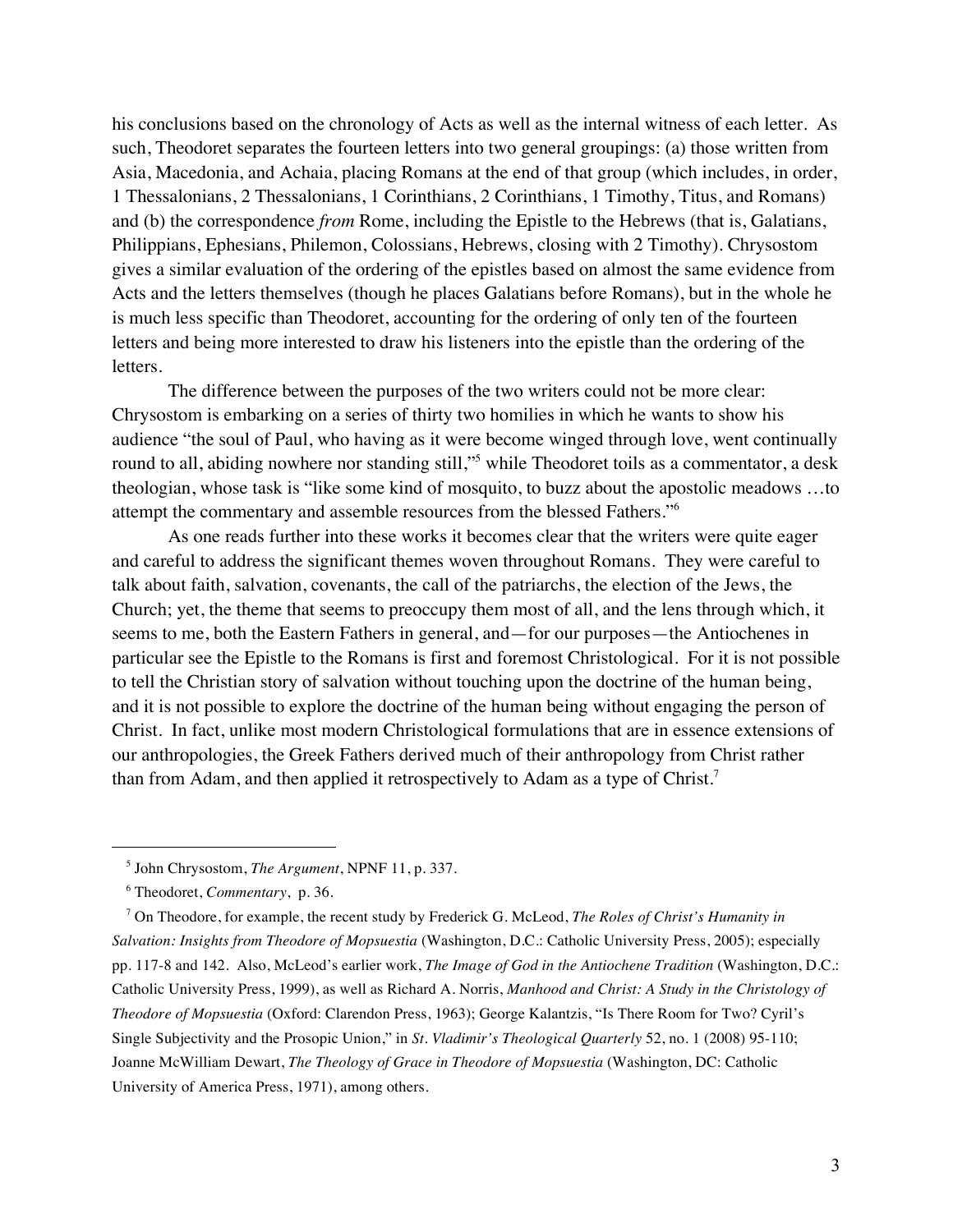As such, much of the attention revolves around the twin loci of Greek patristic ambivalence with the concept of predestination and grace, namely, mortality and sin (especially post-baptismal sin) and the concept of προαίρεσις, the free choice between good and evil as an innate property of human nature.<sup>8</sup> Nowhere is this tension more profoundly present than in the relationship between God and humans, for as Theodore puts it:

It is well known that the one who is eternal and the one whose existence has a beginning are greatly separated from each other, and the gulf found between them is unbridgeable. The one who is eternal has no limits, while the one whose existence has a beginning, his very existence is limited… It is not possible to limit and define the chasm that exists between the one who is from eternity and the one who began to exist at a time when he was not. $9$ 

Throughout the Epistle to the Romans God's self and actions and humanity's nature and actions will have to be understood within this delicately balanced relationship. On this the Antiochenes will insist that even as the Apostle "drew upon himself a large measure of the Spirit's grace (τοῦ Πνεύματος ἐπεσπάσατο χάριν)" *because* he both "labored more abundantly than all the rest of [the apostles] in the word of doctrine,"<sup>10</sup> and also "yielded to the incomprehensibility of Providence,"<sup>11</sup> so it is for all of humanity: divine grace and human freedom are inextricably linked.

#### **Immortality and the Fall**

 $\overline{a}$ 

Unlike Augustine and much of the Western tradition, for Theodore, Chrysostom, and Theodoret, the Fall neither introduced mortality as an ontological change to the human γένος, nor removed freedom of choice, προαίρεσις, from our post-lapsarian condition. This does not mean that the Antiochenes do not take the story of the Fall seriously, but that, as Richard Norris suggests, the story of Adam is not for them the logical *starting point* of the doctrine of humanity but rather the *explicandum* that provides the hermeneutical key for the implications of that

<sup>&</sup>lt;sup>8</sup> It is also important to remember that all three writers came to age and wrote their respective works on Romans before the ecumenical council at Chalcedon, at a time when strict adherence to the language and nuance of the Nicene-Constantinopolitan creed (formulated in Constantinople in 381) forced them to draw careful distinctions between the human and divine natures of Christ.

<sup>9</sup> Theodore of Mopsuestia, *Commentary of Theodore of Mopsuestia on the Nicene Creed*, Woodbrooke Studies vol. 5, ed. and trans. Alphonse Mingana (Cambridge: Heffer, 1932), p. 45.

<sup>10</sup> John Chrysostom, *The Argument*, NPNF 11, p. 337, τῶν ἄλλων ἁπάντων ἐπλεονέκτησε τῷ τῆς διδασκαλίας λόγῳ· ἐπειδὴ γὰρ περισσότερον αὐτῶν ἐκοπίασε, πολλὴν καὶ τὴν τοῦ Πνεύματος ἐπεσπάσατο χάριν.

<sup>&</sup>lt;sup>11</sup> John Chrysostom, *Homily 2*, NPNF 11, p. 337, commenting on Rom 1:13, παραχωρεῖ τῷ τῆς προνοίας ἀκαταλήπτῳ.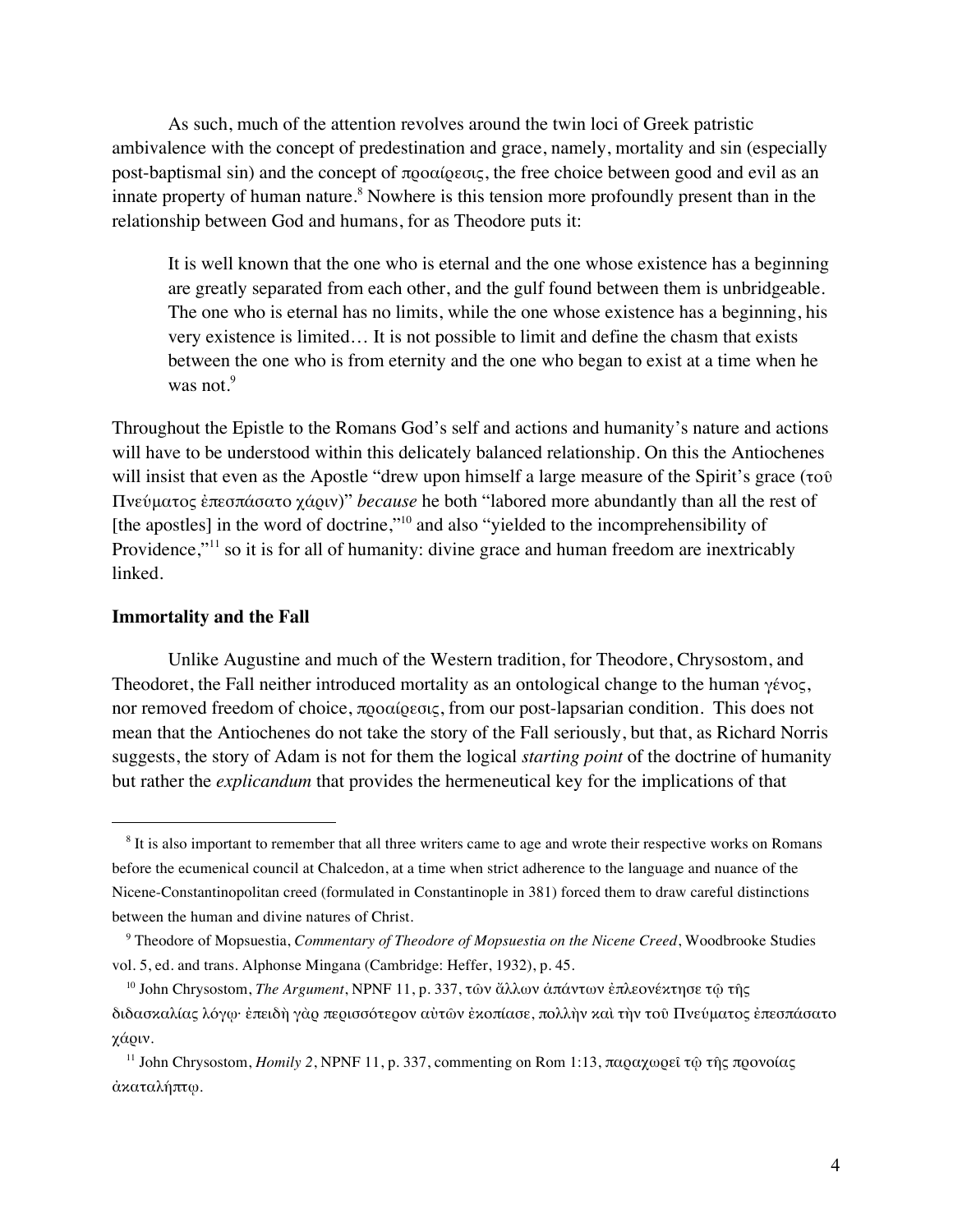doctrine and of human history, because for all three writers under consideration—and for most of the Greek East, one may add—"it is inconceivable that the divine purpose in creation should be frustrated by the sin of man." 12 For how can divine providence, foreknowledge, and—by extension—divine sovereignty be so easily thwarted within the "first six hours" of creation? Here is how Theodore puts in his treatise *Against Those Who Assert That Men Sin by Nature and Not by Will*:

> Whether God did not know that Adam was going to sin: this should be the response for these exceedingly wise men, that it is most insane even to consider this notion. It is obvious that [God] knew he was going to sin, and that on account of this he would, without a doubt, die. How then is it not suggestive of extreme madness to believe that first [God] made him immortal, for six hours, ... but appointed him to be mortal after the sin? Because it is certain that if [God] had wanted him to be immortal, not even the intervention of the act of sin would have changed the divine decree, for [God] did not reduce the devil from immortality to mortality, and he was the originator of all evils! $13$

This argument by no means surrenders the foundational theological principle that death is a punishment for sin, but on the contrary, it assumes it. What it tries to safeguard, however, is divine sovereignty: for if God had created Adam immortal, Theodore argues, he should have remained immortal even in his post-lapsarian state, forever under the punishment of death, with no possibility of redemption—just like the devil. What is at stake here is not just Adam's ontological transformation, but God's justice and sovereignty as well. Since in God's justice

 $\overline{a}$ 

13 Theodore's western contemporary Marius Mercator has supplied this fragment found in *Theodori episcopi Mopsuesteni: in epistolas B. Pauli commentarii*, H. B. Swete, ed. (Cambridge: The University Press, 1880-1882), vol. 2, pp. 332f. Also, *PL* 48.1055A. For an excellent recent study of Theodore's anthropology and soteriology see, Eric Phillips, *Man and Salvation in Theodore of Mopsuestia* (Ph.D. diss. Catholic University of America, 2006). It ought not be surprising that Theodore had a rather incomplete and cynical understanding of his opponents' actual views since he was getting at least some of his information about the debate from Julian of Eclanum, Augustine's adversary and follower of Pelagius, who found refuge in Cilicia, staying with Theodore in Mopsuestia after his exile from Italy around 420. Julian and his followers from the West objected to what they perceived to be the lingering Manichaean influences on Augustine's understanding of original sin. It may well be that it is this discussion between Augustine and Julian that compelled Theodore to insist on the natural character of mortality.

<sup>&</sup>lt;sup>12</sup> Norris, *Manhood and Christ*, p. 182. In this section on the Fall we are going to concentrate more on the works of Theodore of Mopsuestia since he is the one who wrote most clearly on the subject. Chrysostom and Theodoret do not deviate much from Theodore on the topic, but accept his conclusions as established tradition. On that, see Christopher A. Hall, "John Chrysostom," in Jeffrey P. Greenman and Timothy Larsen, eds. *Reading Romans Through the Centuries: From the Early Church to Karl Barth* (Grand Rapids: Brazos Press, 2005), pp. 39-57 and Hill, *Theodoret of Cyrus*, pp. 1-25.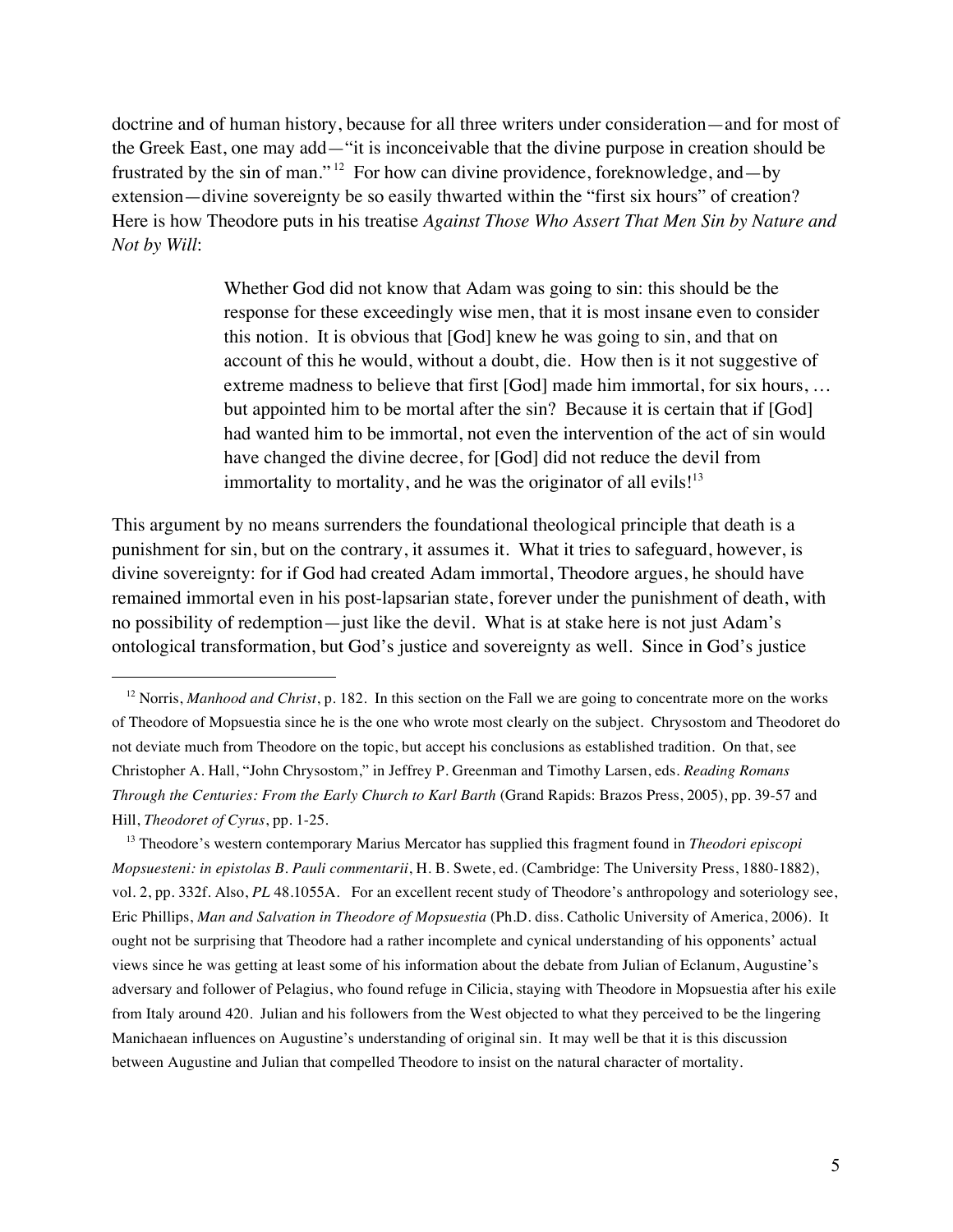death is the appropriate punishment for Adam's sin, and since God foreknew that he would "yield to Satan's wiles, God created man mortal from the start, in order that after man's defection the due penalty—death—might properly and consistently supervene."<sup>14</sup>

Mortality is at once the consequence of sin and an aspect of humanity's original state. The mere fact that Scripture tells us God made Adam "from the dust of the earth" should make clear to everyone that his body was mortal by nature, from the very beginning.15 Adam is mortal for no other reason than that he has a body. From the moment of his creation Adam was bound to the consequences of what God had foreseen he would freely choose to do. Mortality, then is not of one kind in two modes (now as a natural condition, now as a penalty) but there are *two* distinct *genera* of mortality: the natural mortality whose origin is in the "dust of the earth," and a different type, a penal mortality, the punishment for actual  $\sin^{16}$ . The first is the logical ground for the second and based on God's foreknowledge of Adam's sin, κατά προαίρεσιν, chosen freely.

Reading Romans 5:21 Theodore sees the reason why, at the end, God created Adam mortal: because death is not only the just punishment for sin, but also God's provision for his παιδεία in virtue and sin's ultimate expiation through the resurrection, as manifested in Christ:

This is what [Paul] means by the phrase, *just as sin exercises dominion in death*: that, because we were made mortal (θνητοὶ γεγονότες) we have a greater inclination toward sin. For much of our stumbling happens because of our lust for food and drink, the outside world, and intercourse with women, and most do not stand as they ought to on each of these, but are carried by excess. These things were never part of immortal nature (ταῦτα δὲ ἀθανάτω μὲν οὐκ ἄν ποτε ἐγγένοιτο φύσει)… But because we have been made mortal and such is our nature (ἐπειδὴ δὲ θνητοὶ γεγόναμέν τε καὶ ἐσμὲν τὴν φύσιν), and we suffer untold troubles from the aforementioned passions, and have received great inclination towards sinning from this, he said well that *sin exercises dominion in death*, though that was not the only thing that kept us tied to the inclination toward sin; our own sin was the very thing that forced us to be bound to her  $[(sin)]$ , many times even against our judgment/wish, but God's munificence (φιλοτιμία) will hold us in such manner so as to have an immovable reign over us, because having become worthy of eternal life through the resurrection we will be in true and certain righteousness and will not be able to  $\sin$ ."17

<sup>14</sup> Norris, *Manhood and Christ*, p. 182.

<sup>&</sup>lt;sup>15</sup> Cf. Theodore's commentary on Gen. 3:19b, "ὅτι γῆ εἶ καὶ εἰς γῆν ἀπελεύσῃ" in Marius Mercator, *Commonitorium*, *PL* vol. 48, 1052B-C.

<sup>16</sup> See. Phillips, *Man and Salvation*, p. 44.

<sup>17</sup> Staab, *Pauluskommentare,* p. 120-121. Chrysostom also comments on Rom. 5:21 that "For [sin] cast us out of our present life, but grace, when it came gave us not the present life, but the immortal and eternal one (τὴν ἀθάνατον ἡμῖν ἐδωρήσατο καὶ αἰώνιον).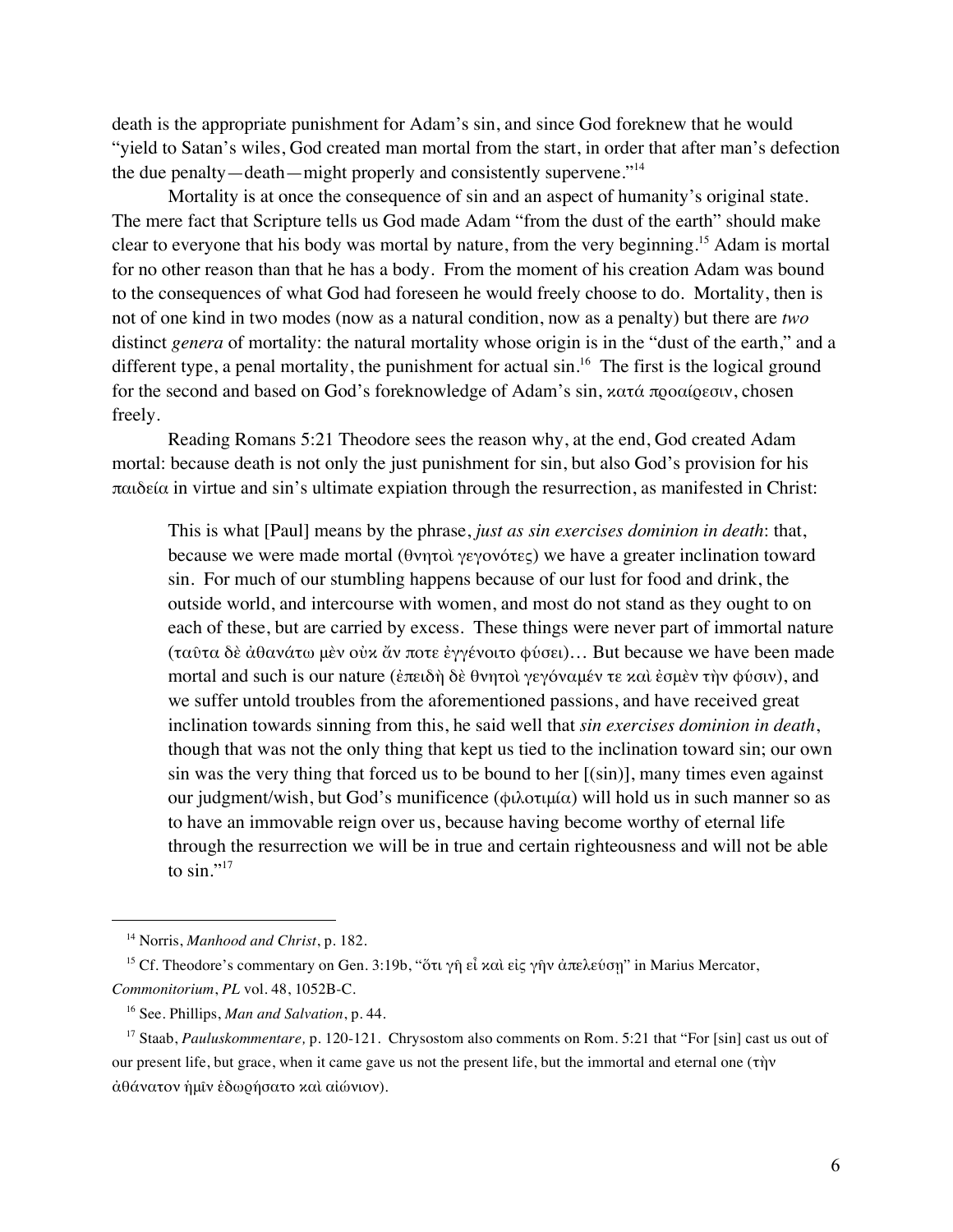John Chrysostom also comments on Rom 5:21 and contrasts the two states of being (though he is not as clear here as Theodore): "For [sin] cast us out of our present (παρούσης) life, but grace, when it came conferred upon us not the present life, but the immortal (ἀθάνατον) and eternal (αἰώνιον) one."18 By saying, "for [sin] cast us out of our *present* life," John does not contrast the pre- with the post-lapsarian mode of being, but the life from which sin cast us out with the immortal and eternal life of the future. Chrysostom is much clearer on this point in his homilies on 1 and 2 Corinthians. In *Homily 17* he is commenting on 1 Cor. 6:14 and tells his audience that, "For even from the beginning God desired to make you immortal, but you were not willing [even though] there were enigmatic hints of immortality in how things were: the converse with God; the absence of uneasiness from life; the freedom from grief, and cares, and toils, and other things which belong to the temporary condition (τῶν ἐπικαίρων).<sup>"19</sup>

If originally created in a state of immortality Adam and his progeny would have been condemned to a life of sin without the possibility of redemption. In their respective reading of Genesis 3, both Theodore and Chrysostom can contemplate unimaginable consequences to such existence. In *Homily 7,* on 1 Cor 2:14, Chrysostom argues that, "If, endowed with a mortal body, [the soul] expected greater things from the false promise of the Devil — (for, "*you will be*," he said, "*like gods*" [(Gen. 3:5)]) — how far would she (ἡ ψυχὴ) had fallen had she received her body also, from the beginning, immortal?"<sup>20</sup> Likewise for Theodore: "If their flesh had possessed immortality, how should they not the more have supposed that through disobedience they should be gods?"21 for even God says that now they have indeed "*become like one or us, knowing good and evil*" (Gen 3:22).

It seems that both Chrysostom and Theodore assert that mortality was not only the original state of our creation, but that it was even *good* for us. God created humanity mortal because "God knew that mortality is an advantage for men. For if they remain without death, they will fall everlastingly. Also, it was because it is well for such creatures if, when the body is dissolved in death, the body of sin should be done away together with it."<sup>22</sup>

In God's goodness and φιλανθρωπία God made us mortal so that we may be able to escape the tragedy of Eden and participate in the new life, now without end, inaugurated by Christ's resurrection, to which we become κοινωνοί through our baptism (Rom 6:3): "Or do you not know that baptism makes us partakers of the death of Christ? And as we believe that by

<sup>18</sup> John Chrysostom, *Homily* 10, NPNF 11, p. 405.

<sup>19</sup> John Chrysostom, *1 Corinthians, Homily* 17.4, adapted from NPNF 12, p. 99.

<sup>20</sup> *Ibid., Homily* 7.9, adapted from NPNF 12, p. 38. Εἰ λαβοῦσα σῶμα θνητὸν, ἀπὸ ψευδοῦς ὑποσχέσεως τοῦ διαβόλου προσεδόκησε πολλῷ μείζονα· *Ἔσεσθε* γὰρ, φησὶν, *ὡς θεοί·* εἰ καὶ τοῦτο ἐξ ἀρχῆς ἔλαβεν ἀθάνατον, ποῦ οὐκ ἂν ἐξέπεσε; Like Theodore, Chrysostom also thought that the soul was created immortal from the beginning, it was united to a body that had the potential for immortality; a potential never actualized until the resurrection of Christ.

<sup>21</sup> Theodore, *Commentary on Genesis, PG* 66.640C-D. Norris's translation from *Manhood and Christ*, p. 183. <sup>22</sup> *Ibid., ad loc.*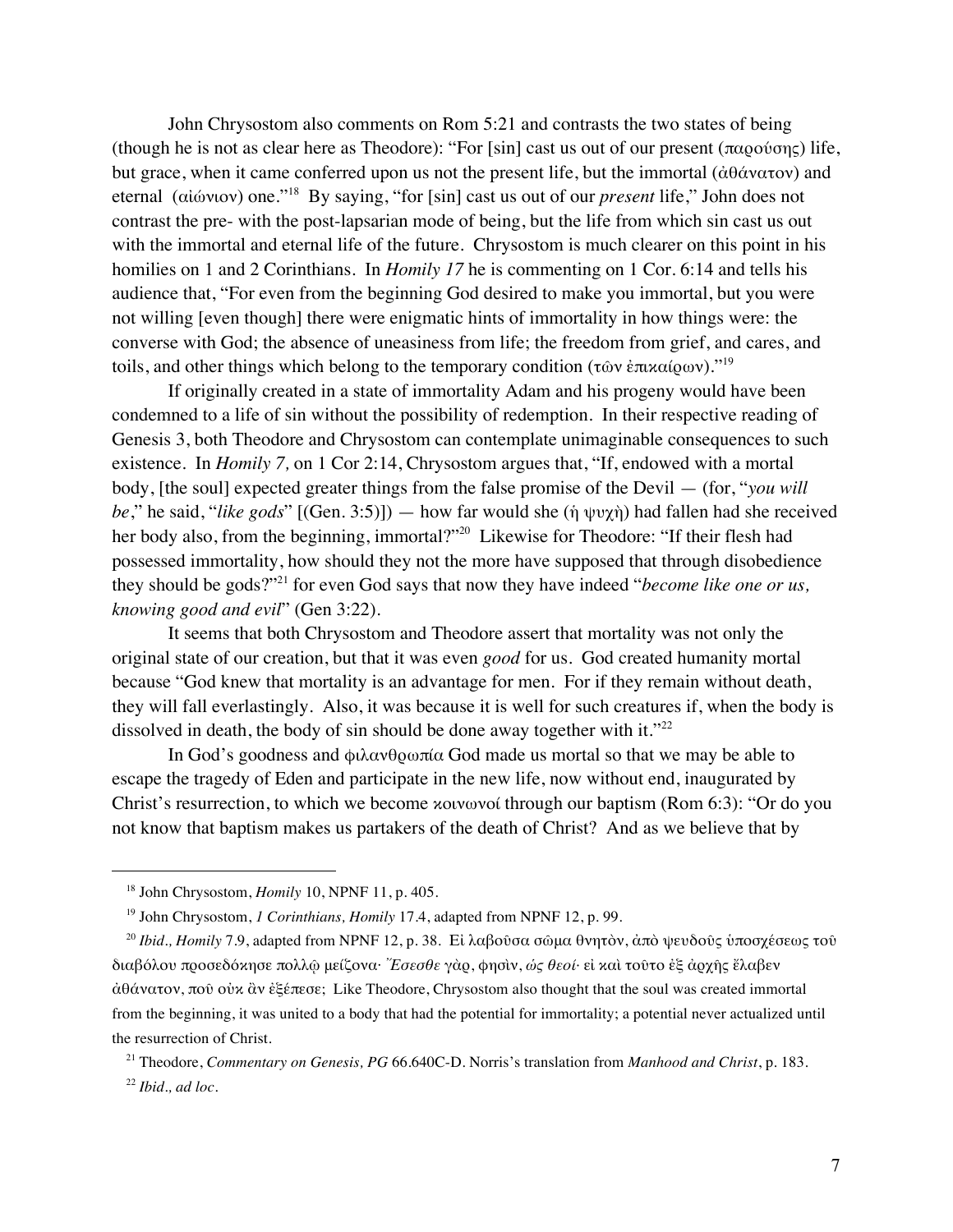being baptized we are buried with him (in the way that is appropriate for us), we also believe that like the Lord who came into a different, new life (εἰς ἑτέραν καινήν τινα κατέστη ζωήν) having risen from the dead, [those who have been baptized] are in the same new life after baptism, being mindful to live in a manner that proves to be worthy of the life into which we believe they have been born through baptism."<sup>23</sup>

#### **Sin, death, and the Descendants of Adam**

If, then, Adam and Eve's post-lapsarian mortality was not the result of an ontological change that took place at the moment of their lapse, and if death is the just punishment for sin, one is left to wonder about the overwhelming force of sin and death in the experience of the rest of the human race—their children.

The answer, of course, would be found in Romans 5. Theodoret is the most concise on this point: "Since Adam had sinned and death had occurred through sin, both spread to the race: *death spread to all human beings for the reason that all sinned.* In other words," continues Theodoret, "it is not because of the sin of the first parent but because of their own that each person is liable to the norm of death."24 Like all the Greek Fathers before him, Theodoret finds the etiology for our deaths in our own sin, not that of the protoplasts.

Theodore's explanation is almost identical, commenting on 5:14: "For death is not set as the punishment of this or that kind of sin, but as the punishment of all sin … For since all had sinned—if not with a sin of the same sort as Adam's, then in some way, this one in his fashion, that one in another—it was necessary that death should rule over all in the same way."<sup>25</sup> Otherwise God's justice could come into question. Chrysostom anticipates the objection: "What then, says one, am I to do? must I perish on his account? I reply, first, It is not on his account: for neither have you remained without sin: though it be not the same sin, at least there is some other which you have committed."<sup>26</sup> Though he sees the objection (and as a working pastor one might even imagine he has heard it uttered numerous times) St. John does not linger on it but moves quickly to the *good news* of having been created mortal: "And again, you have not been injured by his punishment, but rather have been a gainer. For if you had been to remain altogether

<sup>23</sup> Staab, *Pauluskommentare,* p. 121.

<sup>&</sup>lt;sup>24</sup> Theodoret, *Commentary*, p. 36. Hill notes here (Rom 5:12) Theodoret is well aware that Paul refers to the etiological story of the Fall in Genesis 3, and although he accepts Adam's sin without question, he does not "see Adam as an antecedent to the pronoun" (Theodoret, *Commentary*, p. 146, nt. 7).

<sup>25</sup> Comment on Romans 5:13-14, Staab*, Pauluskommentare*, p. 119. The translation is from Norris, *Manhood,* p. 181. For an excellent discussion on the hypothesis that if Adam had lived a perfectly righteous life he might had received immortality through the indwelling of the Holy Spirit, the same reward as the *homo assumptus*, the human nature of Christ received, as well as to the relationship of heredity and the fall, see Phillips 51-56.

<sup>26</sup> John Chrysostom, *1 Corinthians, Homily* 17.4, adapted from NPNF 12, p. 99.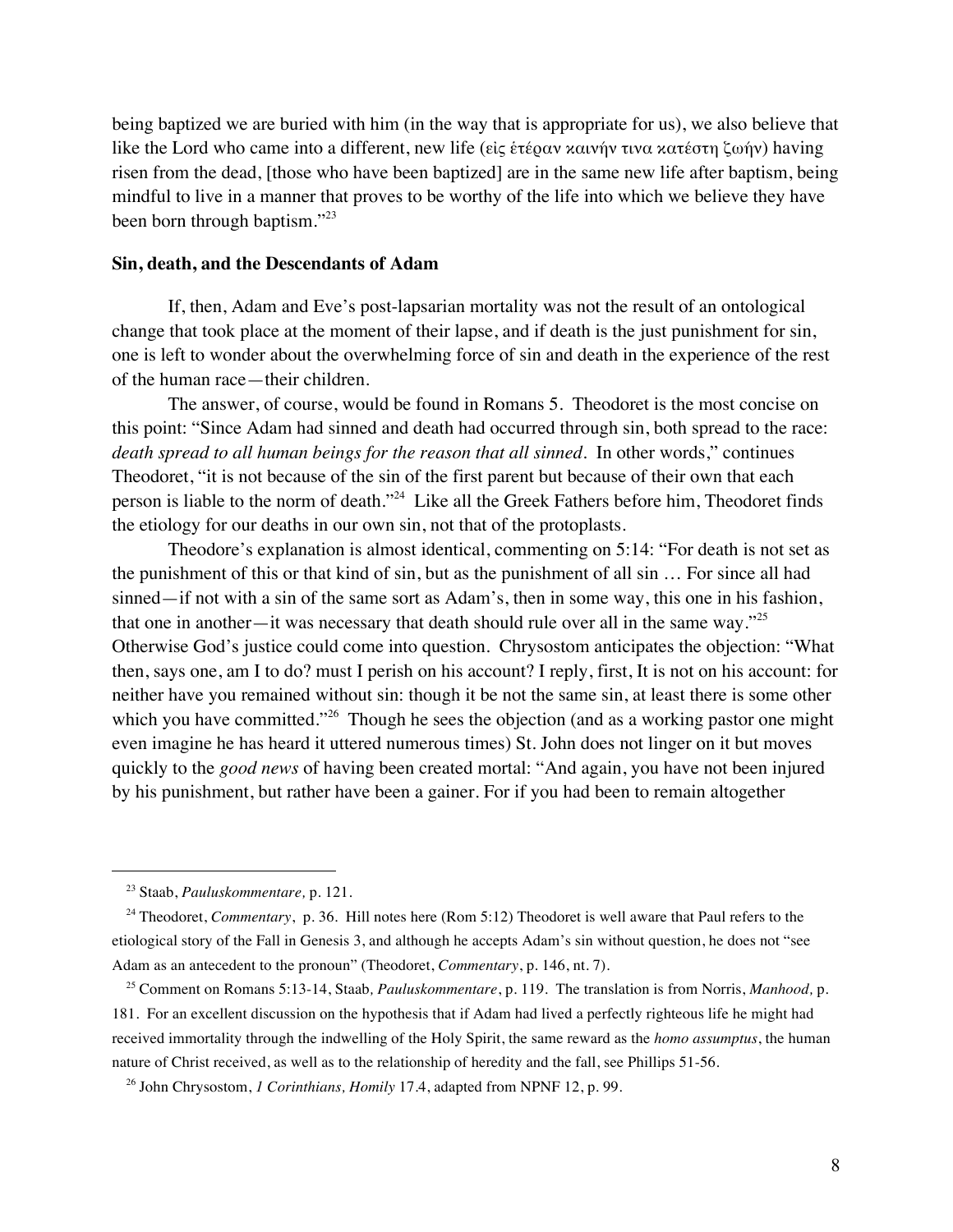mortal, perchance what is said would have had some reason in it. But now you are immortal, and if you will, thou may shine brighter than the sun itself." $27$ 

# **Divine Foreknowledge and Human Freedom**

If the first part of the objection can be raised from our common understanding of justice (being unjust for one to pay for the sins of another), the second part may be raised from the Scriptures themselves. How is one to understand this "body of sin" as the Apostle also calls it in Rom 6 (v.6)? Or Paul's cry in Romans 7: "Wretched man that I am! Who will rescue me from this body of death?" Bound to this "body of death," the objection goes, humans are driven to sin *because* of our mortal nature; a wholly righteous life is out of the question. Here too, the objection has been anticipated: "Mortality then is not the cause of sin: accuse it not: but the wicked will (ή πονηρά προαίρεσις) is the root of all the mischief.<sup>228</sup> By θνητότητα, mortality, Chrysostom is not referring to an abstract concept of death in general, but specifically to the question posed to him about the θνητὸν σῶμα.

Chrysostom is quite clear on the source of sin when commenting on Romans. He uses προαίρεσις and its derivatives over 40 times in his *Homilies on Romans*. His comments on four key verses suffice to illustrate his thoughts on the concept of free and deliberate choice:

- On Rom 6:12 He does not say, let not the flesh live or act, but, 'let not sin reign,' for He came not to destroy our nature, but to set our free choice aright (τὴν προαίρεσιν διορθώσαι).<sup>29</sup>
- On Rom 8:7 For since it was no natural necessity ( $\dot{\alpha}$ νάγκη φύσεως) which put the gift into us, but the freedom of choice (ἐλευθερία προαιρέσεως) placed it in our hands, it rests with thee henceforward whether this shall be or the other. $30$
- On Rom 9:22-23 And yet not even is it on the potter that the honor and the dishonor of the things made of the lump depends, but upon the use made by those that handle them, so here also it depends on the free choice (προαιρέσεως)... Whence then are some vessels of wrath, and some of mercy? Of their own free choice (προαιρέσεως οἰκείας).  $31$
- On Rom 11:24 And when you hear that he keeps speaking of 'according to nature,'

<sup>27</sup> *Ibid., ad. loc.*

<sup>28</sup> *Ibid, Homily* 17.35 (on 1 Cor. 6:14) in NPNF 12, p. 99. Ἀλλ' εἰ μὴ θνητὸν ἔλαβον σῶμα, φησὶν, οὐκ ἂν ἥμαρτον … Οὐ τοίνυν ἡ θνητότης αἰτία τῆς ἁμαρτίας, μὴ κατηγόρει, ἀλλ' ἡ πονηρὰ προαίρεσίς ἐστιν ἡ ῥίζα τῶν κακῶν.

<sup>29</sup> *Ibid*, *Homily* 11, NPNF 11, p. 410.

<sup>30</sup> *Ibid, Homily* 12, NPNF 11, p. 434.

<sup>31</sup> *Ibid*., *Homily* 16, NPNF 11, pp. 468-469.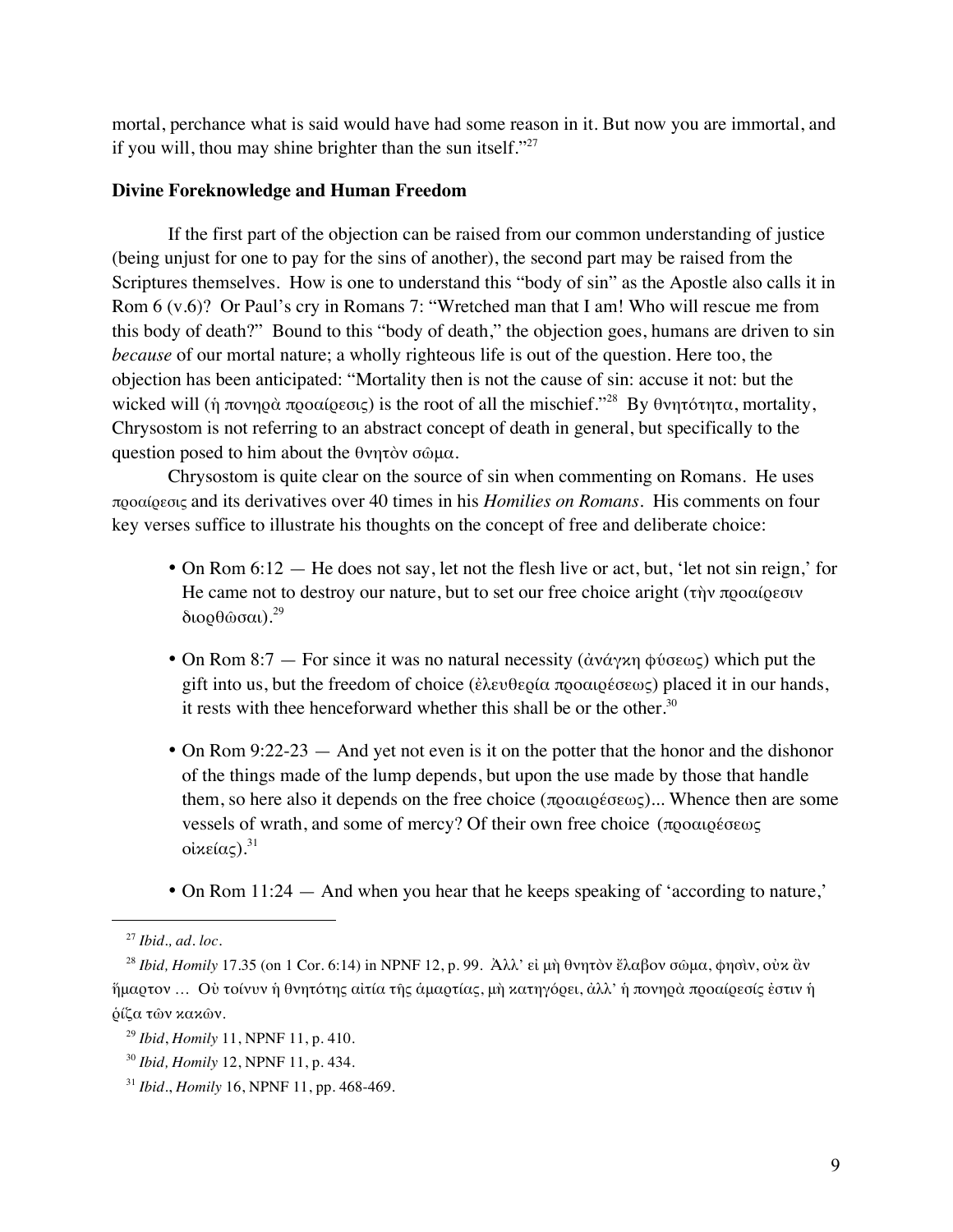and 'contrary to nature,' do not suppose that he means the nature that is immutable (ἀκίνητον φύσιν)… For the good things and the bad are not such as are by nature, but by opinion and deliberate choice alone (ἀλλὰ γνώμης καὶ προαιρέσεως μόνης).<sup>32</sup>

Theodore and Theodoret, too, are equally as clear on the subject as Chrysostom, though for the Mopsuestian, freedom to choose is inexorably connected with rationality, an *eligendi potestas*, "the capacity to discern among contrary things and to elect that which is greater."<sup>33</sup> Since reason is the capacity to make moral judgments and moral choices, its perfection is twofold: on the one hand it is the capacity to distinguish between good and evil, and on the other, a voluntary conformity of action. Προαίρεσις is neither arbitrary nor unbound, but a sign of *rationibilium omnium* manifested in practical action and virtue. That is why commenting on Rom 1: 24-26, Theodore interprets Paul's use of active verbs to describe the current state of human affairs upon which the conclusion, *διὸ παρέδωκεν αὐτοὺς ὁ θεὸς*, is predicated to mean that: "because of this [(their behavior)] *God gave them over*, instead of forgiving them, so that each would behave in whichever manner each one wanted, not out of necessity but freely making the deliberate choice<sup>34</sup> upon which they embarked as each wanted." Otherwise human beings would not be at all different from the ἄλογα, the irrational beings that are, and indeed cannot but be, ignorant of their own good.<sup>35</sup> Such a state is unfitting for rational creatures, made in the image of God. Theodoret picks up the argument on reason in his own commentary on Romans 9:20ff: "If you were not independent and had no free will to choose what has to be done, instead being subject to the necessity of the divine will, you would keep silent in the fashion of lifeless things, content with the arrangement. But being endowed with reason (λόγω τετίμησαι), you say and do what you please…"36 To be free to choose is to be fully human.

In the commentary on Romans 11:15, Theodore makes this distinction even more explicit:

For irrational [creatures] everything happens according to nature (φυσικῶς). They are not able to distinguish evil from good, or to follow what seems good by the power of the will (γνώμη). Rather they continue of necessity within the bounds of nature. To them, therefore, all law is superfluous, since they can neither learn nor understand anything of that sort. But where rational [creatures] are concerned, the exact opposite is the case. For they are able to distinguish good from evil and also to choose (αἱροῦνται) what seems best by the power of the will. Further, for them the promulgation of law is altogether appropriate, since they can learn from it what is good.<sup>37</sup>

<sup>32</sup> *Ibid., Homily* 19, adapted from NPNF 11, pp. 492-493.

<sup>33</sup> Theodore of Mopsuestia, *In Ep. ad Gal. 2:15*ff. Swete, vol. 1, p. 26.

<sup>&</sup>lt;sup>34</sup> Staab, *Pauluskommentare*, p. 115 — οὐχ ἀναγχαστιχὴν ἀλλ' ἐλευθέραν ποιήσας τὴν προαίρεσιν.

<sup>35</sup> Cf. *Fragm. In Genesin. Intro.*, *PG* 66.633AB. Norris, *Manhood and Christ*, p. 131-132.

<sup>36</sup> Theodoret, *Commentary*, p. 103

<sup>37</sup> Staab, *Pauluskommentare*, p. 156. The translation if from Norris, *Manhood and Christ*, 130.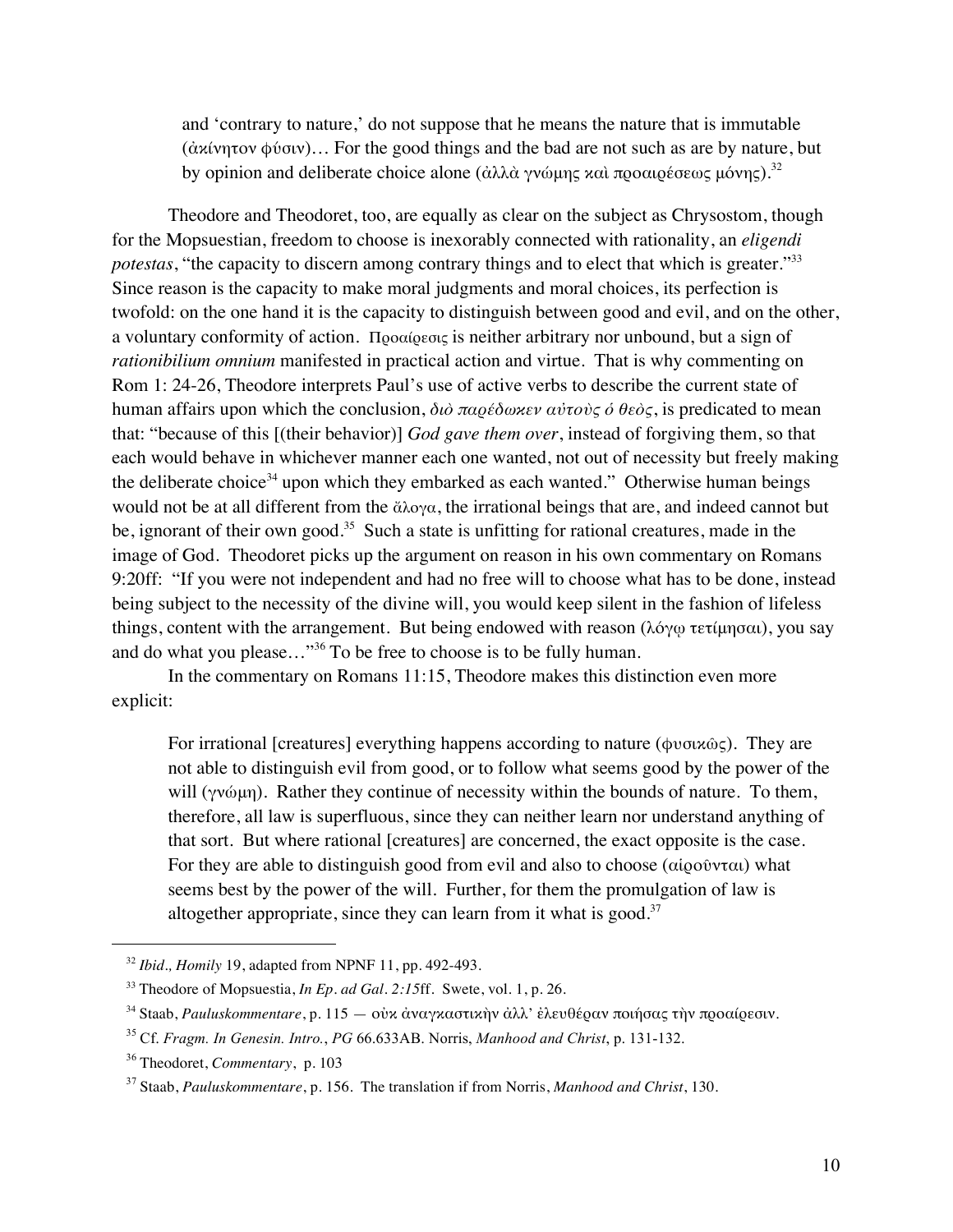The giving of the Law was based on this principle of reason: that, informed by that law and perfected in the exercise of choice, the rational will has the *auctoritas* (power) to determine its path, either in accordance with God's Law or the desires of the flesh.<sup>38</sup> Freedom to choose the means by which reason is educated into perfection—inherently implies, however, an ability to choose wrongly. For Theodore, human προαίρεσις, not divine fore-ordination and arbitrary election, is the element that distinguishes between the righteous and the unrighteous person. As in the case of David, where the divine witness declares that God has "found a man after my own heart!" (1 Sam 13:14), so is with all who are declared righteous by God. A righteous προαίρεσις will manifest itself in a σπουδὴ ἀρετῆς, a zeal for virtue that leads to a virtuous life. Those who with a righteous προαίρεσιν give themselves over to the pursuit of virtue, educated by the law of God, and choose freely to live by God's prescriptions, could properly be called "righteous."<sup>39</sup>

Theodoret, too, sheds much light on the discussion on divine election and predestination with his usual laconic clarity. Commenting on Romans 8:30 he insists on the principle of the righteous purpose: "[God] glorified from the beginning those whose purpose (πρόθεσιν) he foreknew... Let no one say, however, the foreknowledge is responsible for them: it was not the foreknowledge that made them like that—rather, God from afar foresaw the future as God.... The God of all from a distance knew everything as God; He did not apply pressure to such-and-such a one to practice vitrue, nor to another to commit evil."40

Of course, such was the case with Jacob and Esau (Rom 910-12): "God did not await the outcome of events, but instead foretold the difference between them while they were still in the womb."41 If God could declare a person's righteousness only *a posteriori*, divine foreknowledge would be at stake; if, on the other hand God chose whom God willed in a capricious, arbitrary manner, God's justice would be in question. Theodoret would have none of that, for Scriptures declare that since "God is righteous, as he certainly is, he gives encouragement to goodness and forbids the opposite, and he comments those who do good and punishes those who willingly embrace evil."<sup>42</sup>

What then, why Jacob and not Esau? Why love one and hate the other? For the Greek Fathers the only answer that can possibly maintain the delicate balance between human freedom and God's justice in such an election is that of foreseen merit: "[God] foretold [the outcome of their lives] from knowing in advance their purpose; election, far from being unjust, is in keeping

*Pauluskommentare*, p. 143).

 <sup>38</sup> *In Ep. ad Gal. 2:15ff* in Swete, vol. 1, p. 28. In Norris, *Manhood and Christ,* p. 130 (also pp. 129-132 for an important discussion on Theodore's conception of reason, its freedom and mutability).

 $39$  See also, Phillips, p. 175.

<sup>40</sup> Theodoret, *Commentary*, p. 95.

<sup>&</sup>lt;sup>41</sup> *Ibid.*, p. 101. Theodore, too, gives a similar account of the story of Esau and Jacob: God chose "knowing what sort of men they were going to be, and not waiting to decide from their ways, but distinguishing them from long ago … Knowing the way of each man before his birth, He chose those whom He would deem to be worthy" (Staab,

<sup>42</sup> *Ibid.,* p. 95*.*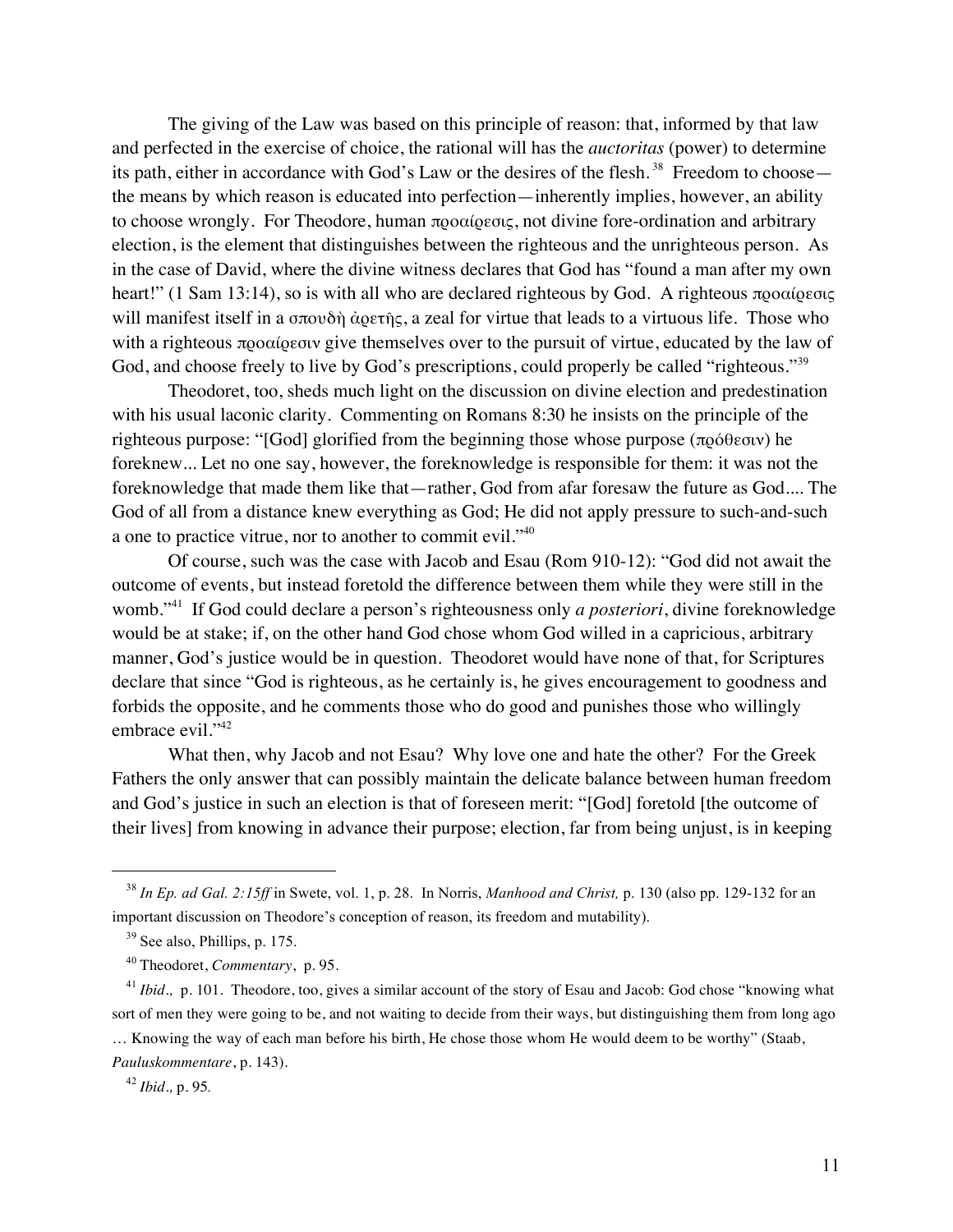with people's purpose (τῆ προθέσει τῶν ἀνθρώπων)...So, instead of attending to nature, [God] looks for virtue alone… The divine verdict contains no injustice, he is saying [(in v. 14)]; instead it bears all the marks of justice."<sup>43</sup> Sin, therefore, is not a byproduct of our mortal nature, but of our corrupt will.<sup>44</sup> That is why God can keep human beings, each one individually and not just the *massa* of the human race, accountable for their sins: "You, then, are not constrained by natural necessities nor transgress in defiance of free will; instead you embrace evil willingly, and accept the hardship of virtue of set purpose. The sentence of the God of all is therefore right and just: he justly punishes the sinners for presuming to do this with free will."<sup>45</sup>

# **Salvation**

Not constrained by natural necessities, transgressing in accordance with one's free will, this must surely lead to spiritual disaster! That might have been the case if the emphasis in the Greek Fathers was solely on deliberate free choice and not on παιδεία, education of our reason, as we have seen, through the law and the commandments, into virtue. For that is the ultimate goal of all three: not to defend humanity's freedom, but on the contrary, to make that freedom, that reason, subject to the will of God—from whence grace and salvation flow. In Romans 5:21, Paul makes the extraordinary claim that where sin was multiplied, God's grace abounded all the more. God's grace and human faith, inexorably united, are the fundamental ingredients of salvation. Commenting on 5:20-21, Theodoret writes: "[Paul] teaches that, just as sin in giving birth to death reigned in mortal bodies … so grace in according the believers the righteousness that comes through faith has a kingdom that is not of equal duration with sin but eternal and unending."<sup>46</sup>

This synergism between divine grace and human free choice is explored further by Chrysostom, especially in *Homily* 8 on Romans 4. At the core of the relationship are the two poles of God's promise of justification to all and of the human ability to believe that promise freely. Abraham's life was one of faith, based on God's promise, manifested in acts of obedience. God's promise preceded Abraham's faithful response in the act of circumcision, but that very act of obedience revealed the character of the patriarch, his sincere love, the nobility of his spirit, a "lofty mind." That is why his example, argues Chrysostom, is used by Paul as he "pitches the battle for faith against works, and makes the righteous man the subject of the whole struggle."<sup>47</sup> For Abraham was not justified because of what he did on his own accord, but as the

 <sup>43</sup> *Ibid.,* p. 101.

<sup>&</sup>lt;sup>44</sup> Theodoret argues the point consistently: in his famous *Eranistes*, *Dialogue I.41* he says clearly that "H ἁμαρτία οὐκ ἔστι τῆς φύσεως, ἀλλὰ τῆς κακῆς προαιρέσεως" (Gerard H. Ettlinger, ed. *Theodoret of Cyrus, Eranistes*. (Oxford: Clarendon Press, 1975), p. 69).

<sup>45</sup> *Ibid.*, p. 103, commenting on Rom 9:20-21 and again in the *Quaestiones et responsiones ad orthodoxos* 24, οὐκ ἄρα οὖν ὁ θεὸς αἴτιος τοῦ εἶναι ἡμᾶς ἀγαθοὺς ἢ κακούς, ἀλλ' ἡ προαίρεσις ἡμῶν (*PG* 6.1296f).

<sup>46</sup> Theodoret, *Commentary*, p. 75.

<sup>47</sup> John Chrysostom, *Homily* 8, NPNF 11, p. 386.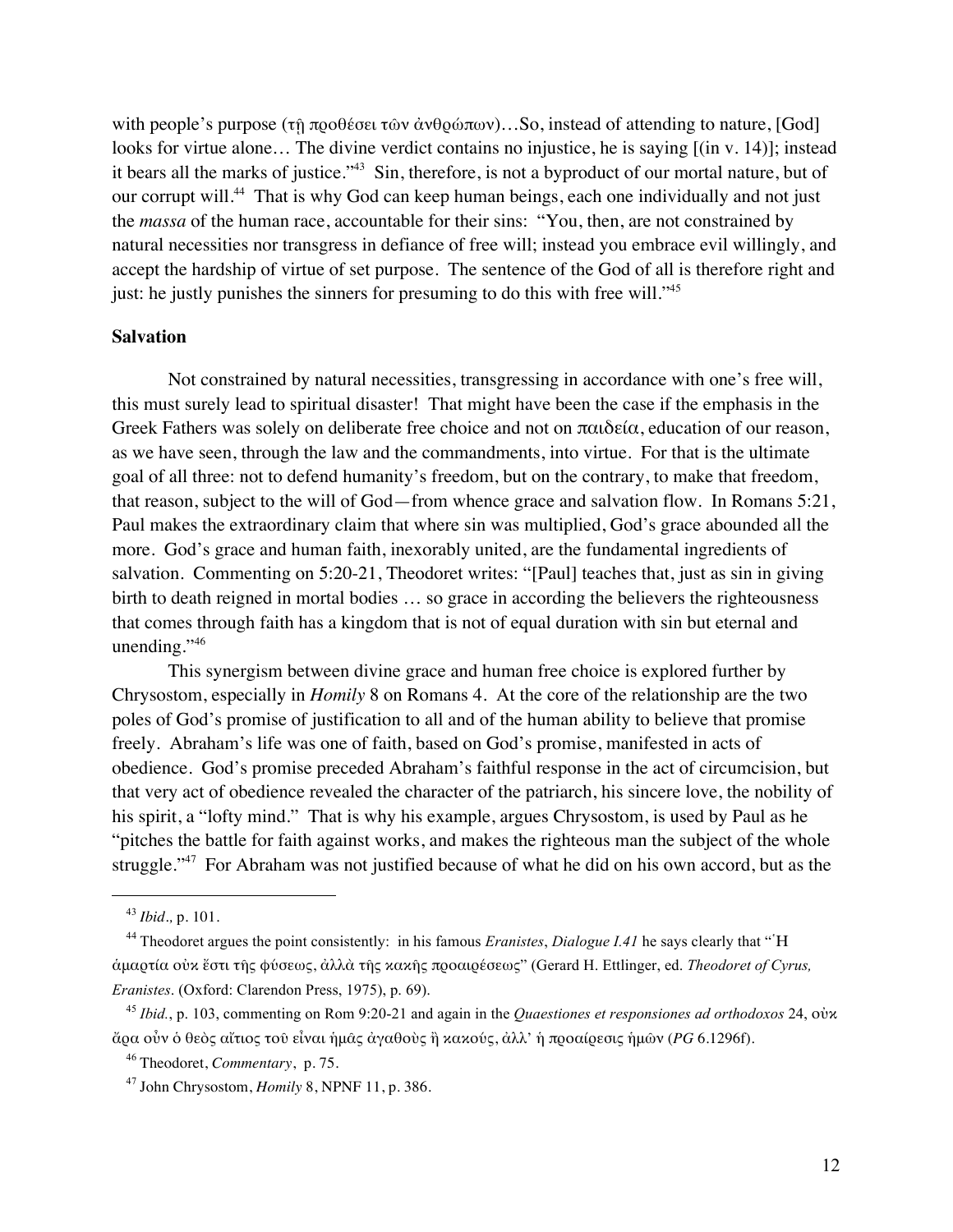outflow of his faith in God's promise, which is indeed the sign of sincere love expected of all believers: "For reflect how great a thing it is to be persuaded and have full confidence that God is able on a sudden not to free one who has lived in impiety from punishment only, but even to make him just, and to count him worthy of those immortal honors."<sup>48</sup>

This divine election is by grace, based on faith in God's promises and must lead to a life of virtue, free from sin and its enslaving power. The Greek Fathers will take Paul's admonition in Romans 6 not only as an eschatological hope of final release, but as a present reality predicated on the death and resurrection of Christ, to which the faithful are made partakers at baptism (Rom 6:1-23). "The sacrament of baptism itself taught you to shun sin. Baptism, in fact, represents a type of the Lord's death, and in it you have had a share with Christ in both the death and the resurrection..."<sup>49</sup> As we have already seen, this sacramental identification with Christ not only inaugurates an ontological change in the believer, from mortality to immortality, but brings with it a divine mandate to be "mindful to live in a manner that proves to be worthy of the life into which we believe they have been born through baptism."50 The post-baptismal existence is to be permeated by the new law, *the law of spirit of life in Christ Jesus* (8:2), that empowers the Christian to live a wholly righteous life, freely choosing to reject sin: "This must of our own earnestness thenceforth continually be maintained, so that, although sin issue countless commands to us, we may never again obey it, but abide unmovable as a dead man does [(Rom 6:1-3)]."51 Or as Theodoret puts it: "It was not nature that he referred to as the *old self*, but the wicked attitude; he said this was put to death by baptism so that the body might be unresponsive to sin…[for] who ever saw a corpse that was violating another's marriage, or bloodying its hands in murder, or committing anything else improper?"<sup>52</sup>

It would be naïve to the extreme for any preacher not to consider the reality of postbaptismal sin among one's flock. Here, too, the relationship between moral purpose, προαίρεσις, and the resurrected life will be important. Mortification of the body to sin is a choice the Christian makes at the same time as one looks forward to the resurrection, both based on an active embrace of the "vitality of Christ." Christopher Hall notes that Chrysostom here distinguishes "two mortifyings" and "two deaths": "the one is done by Christ in baptism, and the other it is our duty to effect by earnestness afterwards."53 It is within this context, then, that Paul's statement in Rom 6:17, that, "*you who were once slaves of sin have become obedient from the heart to the standard of teaching to which you were committed"* is to be understood: just like a captive who has been rescued from "a cruel tyrant," says Chrysostom, the faithful have come

<sup>&</sup>lt;sup>48</sup> *Ibid., ad loc.* For a discussion on the dynamics of salvation in Chrysostom, see Hall, "John Chrysostom," pp. 51-57.

<sup>49</sup> Theodoret, *Commentary*, p. 75-76.

<sup>50</sup> Theodore, on Rom 6:3, in Staab, *Pauluskommentare,* p. 121.

<sup>51</sup> John Chrysostom, *Homily* 10, NPNF 11, p. 405.

<sup>52</sup> Theodoret, *Commentary*, p. 76 (on Rom 6:6).

<sup>53</sup> Hall, "John Chrysostom," p. 53.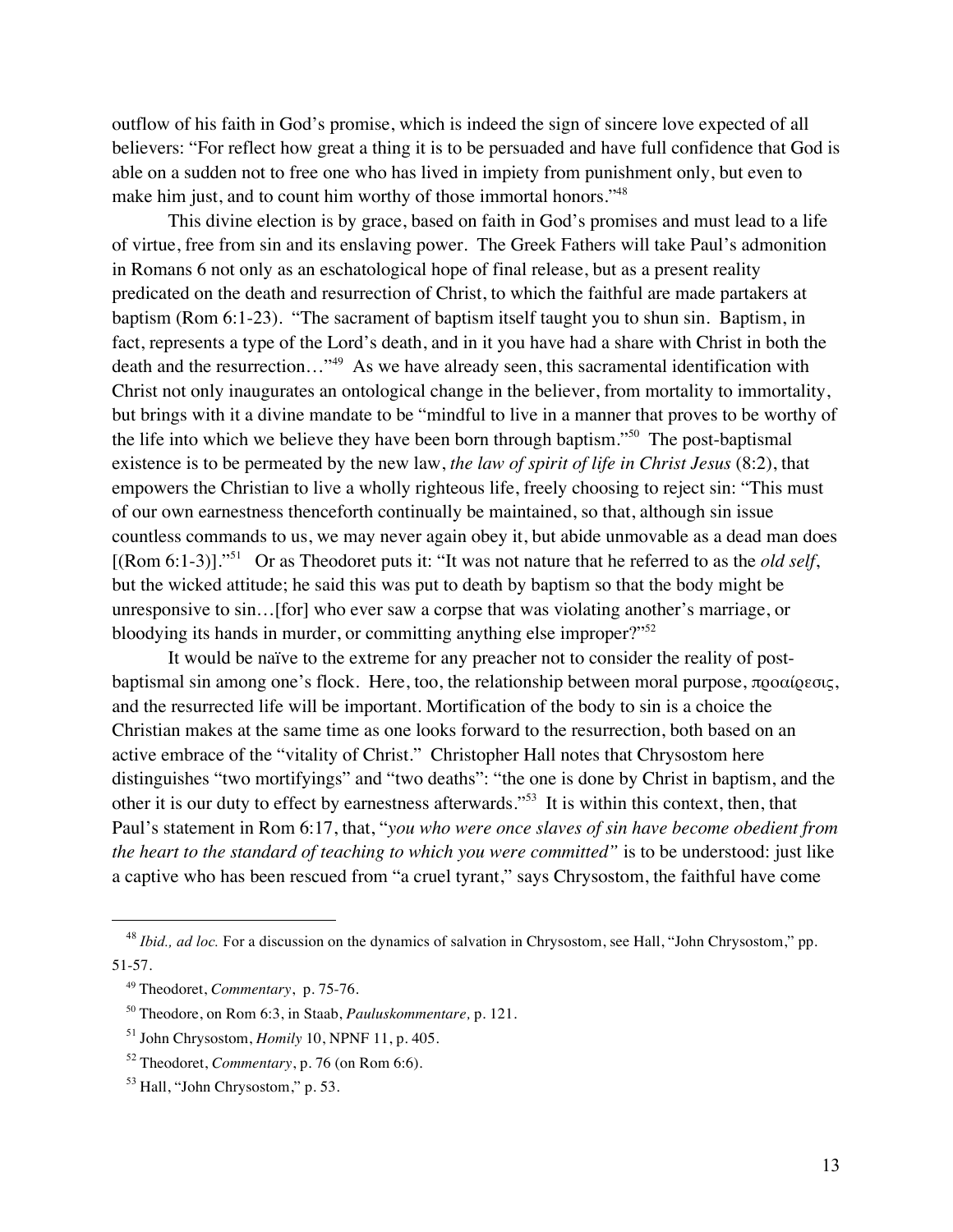willingly to God, "you were neither forced nor pressed, but you came of your own accord, with willing mind." So that no one may boast, however, Paul added "*that form of doctrine which was delivered you,"* "that you may learn that it came not for your own willing temper only, but the whole of it of God's grace alone…for the *obedience form the heart* shows the free will; but the *being delivered*, hints the assistance from God."<sup>54</sup>

A sinless life is not only possible, but most desirable, and can be attained through God's grace. This non-coercive relationship between grace and προαίρεσις is the foundational principle of God's interaction with humanity. Theodoret, too, insists on the synergistic relationship between grace and human will: "We ought all to heed this teaching [(*cf.* Rom 6:11)], shun the wiles of sin and summon to our assistance Christ who has saved us: on being called he will appear and offer us his grace"<sup>55</sup> through which the faithful attain immortal life.

# **The Resurrected Life: A Note on Immortality**

As we have seen throughout this essay, immortality is not a guarantor against sin. On the contrary, as mentioned above, the devil himself is immortal and yet "he was the originator of all evils!" Immortality, therefore, cannot be the eschatological hope to which the baptized are called, and resurrection cannot simply imply a movement from the state of mortality to that of ἀθανασία—the Fall could happen all over again. If the synergy of grace and προαίρεσις are the means of human salvation whose archetypical form is found in the person of Christ, then it has to be to him that one would have to turn to find an expression of the form this salvation will take in the *eschaton*. Hints of this eschatological transformation have been scattered throughout the comments made by the Antiochenes above, but none is more clear than Theodore who, in his *Commentary on the Lord's Prayer and the Sacraments,* writes: "It is indeed known that the One who at the beginning willed and made us mortal, is the One who is now pleased to make us *immortal*, and the One who at the beginning made us corruptible is the One who now makes us *incorruptible*. He willed at the beginning and made us passible and changeable, and at the end He will make us *impassible* and *unchangeable*."56

These four adjectives, immortal, incorruptible, impassible, and immutable, are all used, in connection to each other—most often—in describing both the resurrected Christ and the ontological transformation anticipated by the faithful. Eric Phillips has done us a wonderful

 <sup>54</sup> John Chrysostom, *Homily 11*, NPNF 11, p. 412.

<sup>55</sup> Theodoret, *Commentary*, p. 76-77 (on Rom 6:11). This concept of grace *ad facilius faciendum*, led Marius Mercator to accuse Theodore, in particular, and the whole Antiochene tradition as having fathered Pelagianism. Augustine, on the other hand, would insist on the prevenience of grace *ad faciendum,* rejecting any possibility of foreseen merit as a way of interpreting free will in salvation.

<sup>56</sup> Theodore of Mopsuestia, *Commentary on the Lord's Prayer and on the Sacraments of Baptism and the Eucharist.* Woodbrooke Studies vol. 6. Alphonse Mingana, ed. and trans. (Cambridge: Heffer, 1933), p. 59, emphasis added.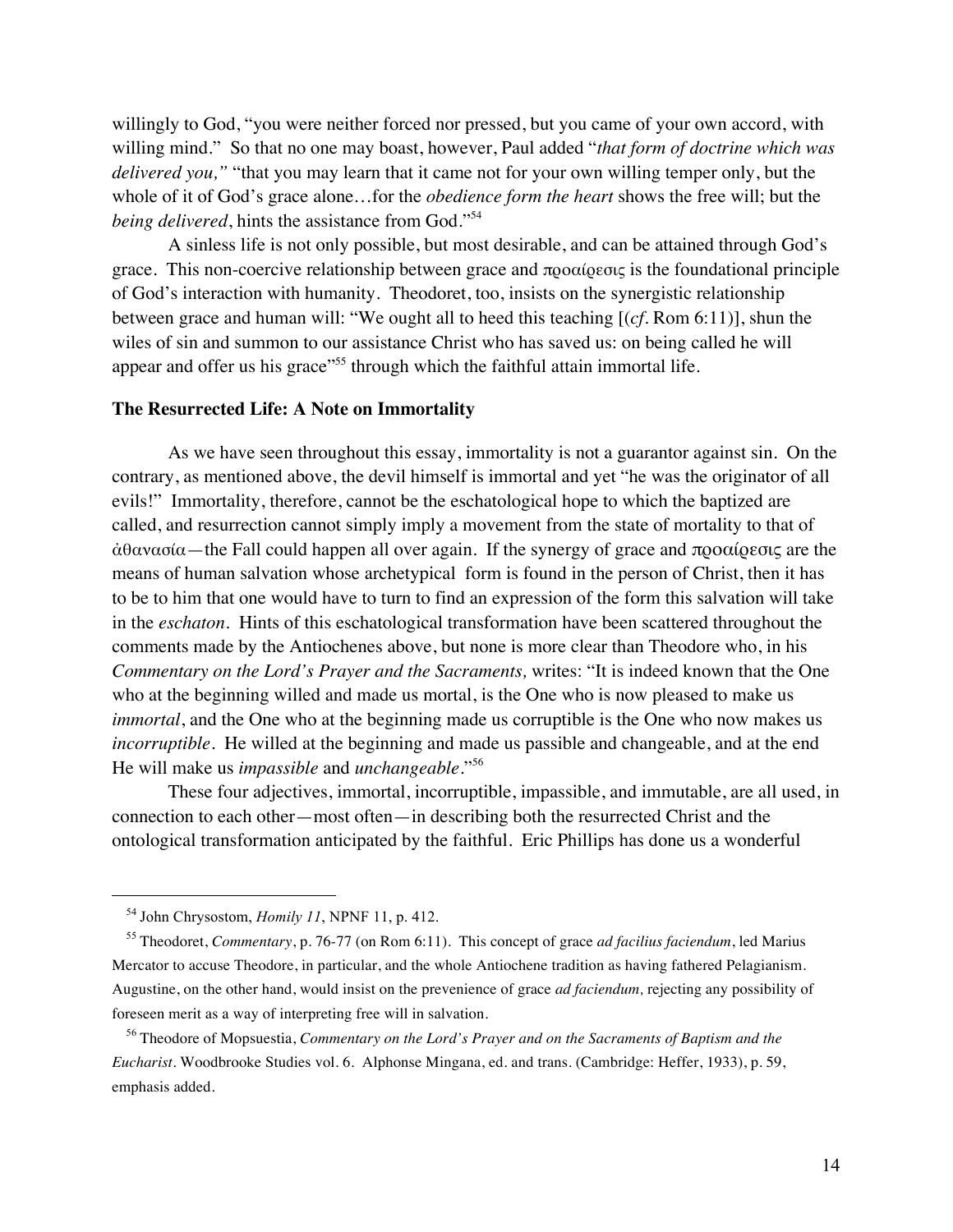service by exploring this theme in detail.<sup>57</sup> "Immortality and incorruptibility together have primary reference to bodily well-being. The first is immunity from death, and the second is a little broader—immunity from all bodily dissolution, whether the full destruction of death or the partial destruction of injury or disease. Impassibility and immutability, on the other hand, refer to spiritual well-being. The first is freedom from passions, *i.e.* from the temptations attendant on corruptibility, and the second is freedom from those purely spiritual vices that souls can fall into without any help from bodies at all."<sup>58</sup> These four form the framework within which salvation is to be understood, and all four are apparent in the resurrection of Christ who won them for humanity. Through their own resurrection, the baptized participate in this salvation in which mere physical immortality is secondary to the happy freedom from sin of the future age.<sup>59</sup> Immortality, incorruptibility, impassibility, immutability are the foundational premises of θέωσις and promise of the *eschaton*: "After the resurrection, when our bodies have become imperishable and immortal, grace will reign in them, sin then having no place; When the passions come to an end, you see, sin will have no place."<sup>60</sup>

# **Conclusion**

The epistle to the Romans lies at the heart of most of the Eastern Church's understanding of anthropology and soteriology. The early Antiochene traditions of the fourth and fifth centuries we have examined briefly in this essay stand firm on a reading that demands an adequate (even straightforwardly coherent) account of the delicate balance of human freedom and divine providence and justice, unwilling to surrender either to what they perceived to be an unsustainable understanding of sin and the fall. For Antioch then, and Eastern Christian traditions since, any account of the relationship between God and humanity that jeopardizes—or even diminishes—the human  $\pi$ ροαίρεσις, also brings into question human accountability, and is, therefore, contrary to the nature and character of the God. As we have seen, their fundamental concern is not anthropological, but centers on divine sovereignty and finds its full expression in their accounts of Christology and soteriology.

Thus separated from the original, intended, created state, mortality and sin can be understood within an exclusively Christological construct that allows for ultimate restoration and freedom of all, based not on an "arbitrarily capricious" Creator who rejects *a priori* any attempt for divine accountability, but on a God who intersects human, sinful, mortal creatureliness and becomes one of us, leading us out of captivity into the divine self. That is the only reason ἀνακεφαλαίωσις is possible, not because we are restored to the Edemic state from which we fell (either through divine intent, in which case God would be malicious, or inspite of it, in which

 <sup>57</sup> Phillips, *Man and Salvation*, pp. 280-298.

<sup>58</sup> *Ibid.,* p. 280.

<sup>59</sup> Dewart, *Theology of Grace,* p. 42.

<sup>60</sup> Theodoret, *Commentary*, p. 75 (on Rom 5:21).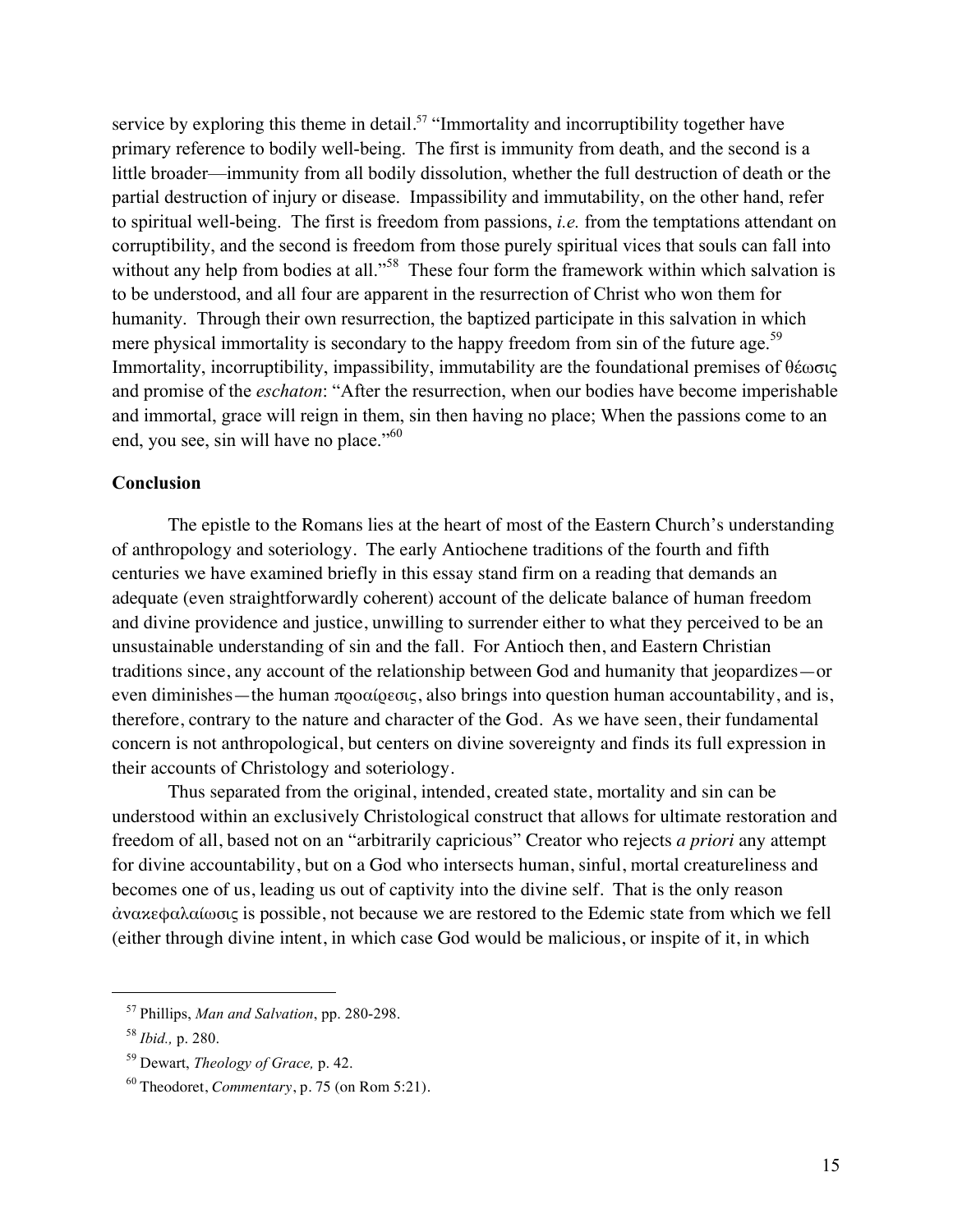case God would not be sovereign) but to the *intended* θέωσις that in our freedom we rejected, then in the garden, now daily.

The epistle to the Romans offers the Antiochenes this framework of immortality, incorruptibility, impassibility, and immutability, within which the baptized, aided by God's grace, participate through the *askesis* of the Christian life in the life of Christ, anticipating the completeness of salvation from sin in the future age, when the passions come to an end and sin will have no place.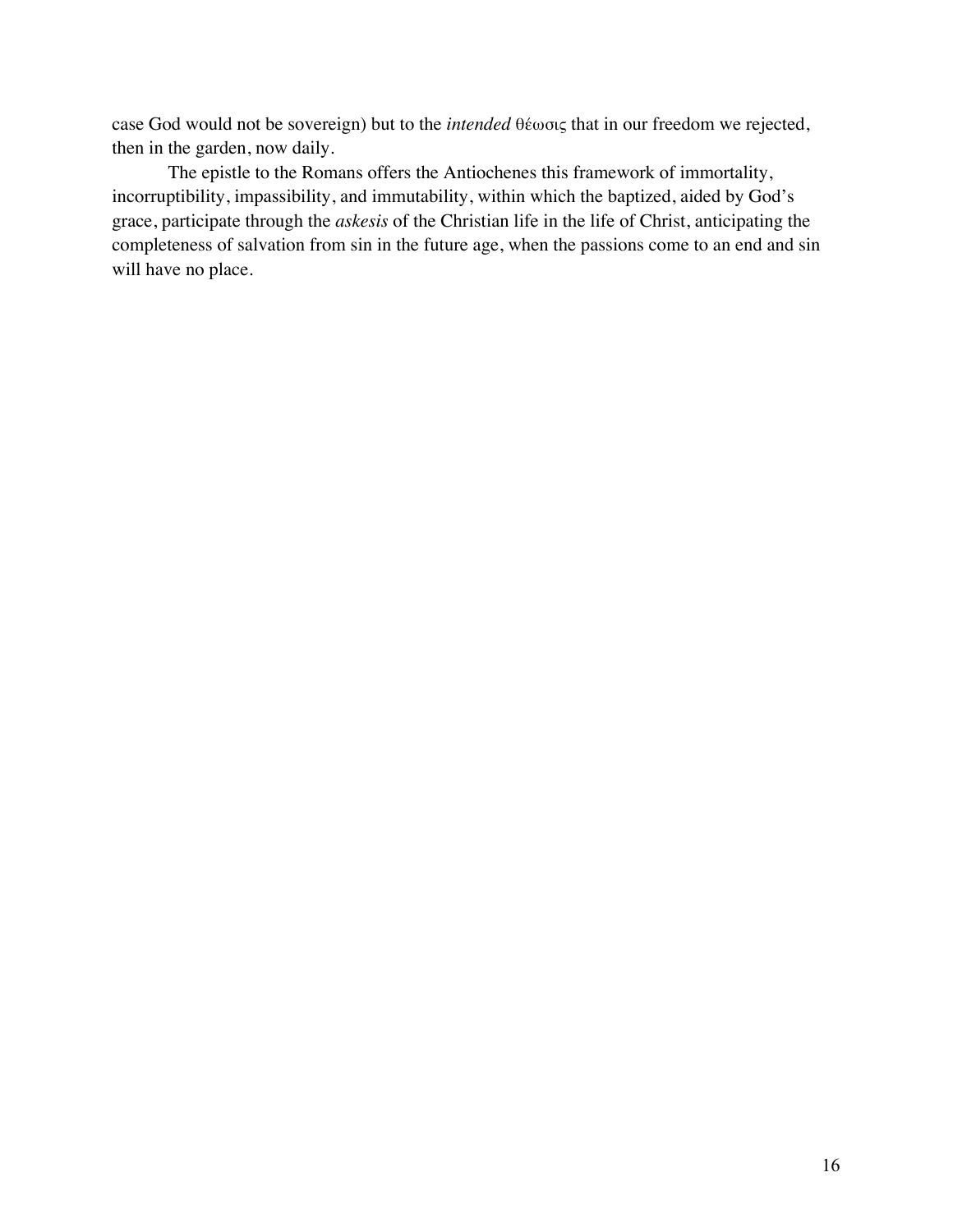# **References**

Chrysostom, John. *Homilies on the Epistles of St. Paul the Apostle to the Romans*, A Select Library of the Nicene and Post-Nicene Fathers of the Christian Church, First Series, vol. 11. Grand Rapids: Eerdmans, 1980.

\_\_\_\_\_\_\_. *Homilies on the Epistles of St. Paul the Apostle to the Corinthians*, A Select Library of the Nicene and Post-Nicene Fathers of the Christian Church, First Series, vol. 12. Grand Rapids: Eerdmans, 1980.

- Ettlinger, Gerard H. ed. *Theodoret of Cyrus. Eranistes*. Oxford: Clarendon Press, 1975.
- Gorday, Peter. *Principles of Patristic Exegesis: Romans 9-11 in Origen, John Chrysostom, and Augustine*. New York: The Edwin Mellen Press, 1983.
- Hall, Christopher A. "John Chrysostom," in Jeffrey P. Greenman and Timothy Larsen, eds. *Reading Romans Through the Centuries: From the Early Church to Karl Barth*. Grand Rapids: Brazos Press, 2005.
- Hill, Robert C. ed. and transl., *Theodoret of Cyrus*, *Commentary on the Letters of St. Paul*. 2 vols. Brookline: Holy Cross Orthodox Press, 2001.
- Kalantzis, George. "Is There Room for Two? Cyril's Single Subjectivity and the Prosopic Union," in *St. Vladimir's Theological Quarterly* 52, no. 1 (2008) 95-110.
- Kelly, J.N.D. *Early Christian Doctrines*. San Francisco: Harper Collins, 1960.
- McLeod, Frederick G. *The Image of God in the Antiochene Tradition*. Washington, D.C.: Catholic University Press, 1999.
	- \_\_\_\_\_\_\_. *The Roles of Christ's Humanity in Salvation: Insights from Theodore of Mopsuestia.*  Washington, D.C.: Catholic University Press, 2005.
- McWilliam Dewart, Joanne. *The Theology of Grace in Theodore of Mopsuestia*. Washington, DC: Catholic University of America Press, 1971.
- Mingana, Alphonse ed. and trans. *Theodore of Mopsuestia, Commentary on the Lord's Prayer and on the Sacraments of Baptism and the Eucharist.* Woodbrooke Studies vol. 6. Cambridge: Heffer, 1933.
- Norris, Richard A. *Manhood and Christ: A Study in the Christology of Theodore of Mopsuestia*. Oxford: Clarendon Press, 1963.